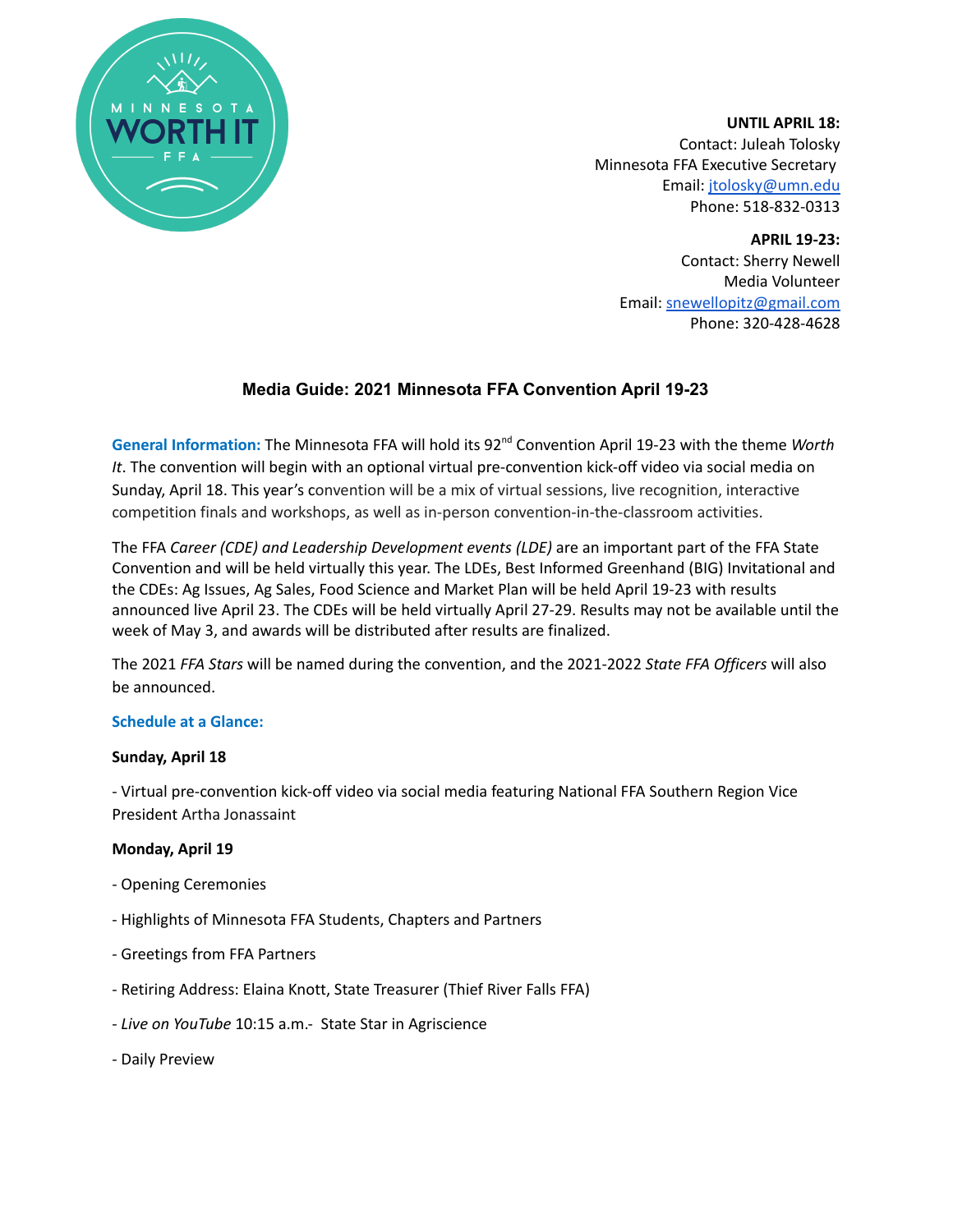- Recognition on-demand: Animal Systems SAE, State FFA Degrees by Region, Models of Innovation, Region Highlights and CDE and LDE Finalist Recognition (Part 1)

## **Tuesday, April 20**

- Opening Ceremonies
- Highlights of Minnesota Students, Chapters and Partners
- Greetings from FFA Partners
- Retiring Address: Laney Swiers, State Sentinel (Mahnomen FFA)
- *Live on YouTube* 9 a.m. State Star in Agribusiness
- Daily Preview Plan

- Recognition on-demand: Agribusiness/Social Systems SAE Recognition; Power, Structural & Technical Systems SAE Recognition; Hall of Fame Inductees; National Chapter Award & Top Ten Chapters; CDE and LDE Recognition (Part 2)

#### **Wednesday, April 21**

- Opening Ceremonies
- Highlights of Minnesota FFA Students, Chapters & Partners
- Greetings from FFA Partners
- Retiring Address: Anna Euerle, State Reporter (Litchfield FFA)
- *Live on YouTube* 9:30 a.m. State Star in Production Placement
- Daily Preview

- Environmental & Natural Resources Systems SAE Recognition, Ag Literacy Recognition, New Chapter Charters, FFA Advisor & Teach Ag Recognition, New Region Presidents, CDE and LDE Finalist Recognition (Part 3)

## **Thursday, April 22**

- Opening Ceremonies
- Highlights of Minnesota FFA Students, Chapters and Partners
- Greetings from FFA Partners
- Retiring Address: Emilee Xayanourom, State Vice-President (Mountain Lake FFA)
- *Live on YouTube* 10:15 a.m. finals in Creed and Prepared Public and State Star Farmer
- Daily Preview

- Food Products & Processing Systems SAE Recognition, Land of Service Recognition, Honorary Degrees, Alumni & Supporters Invitation, CDE & LDE Finalist Recognition (Part 4)